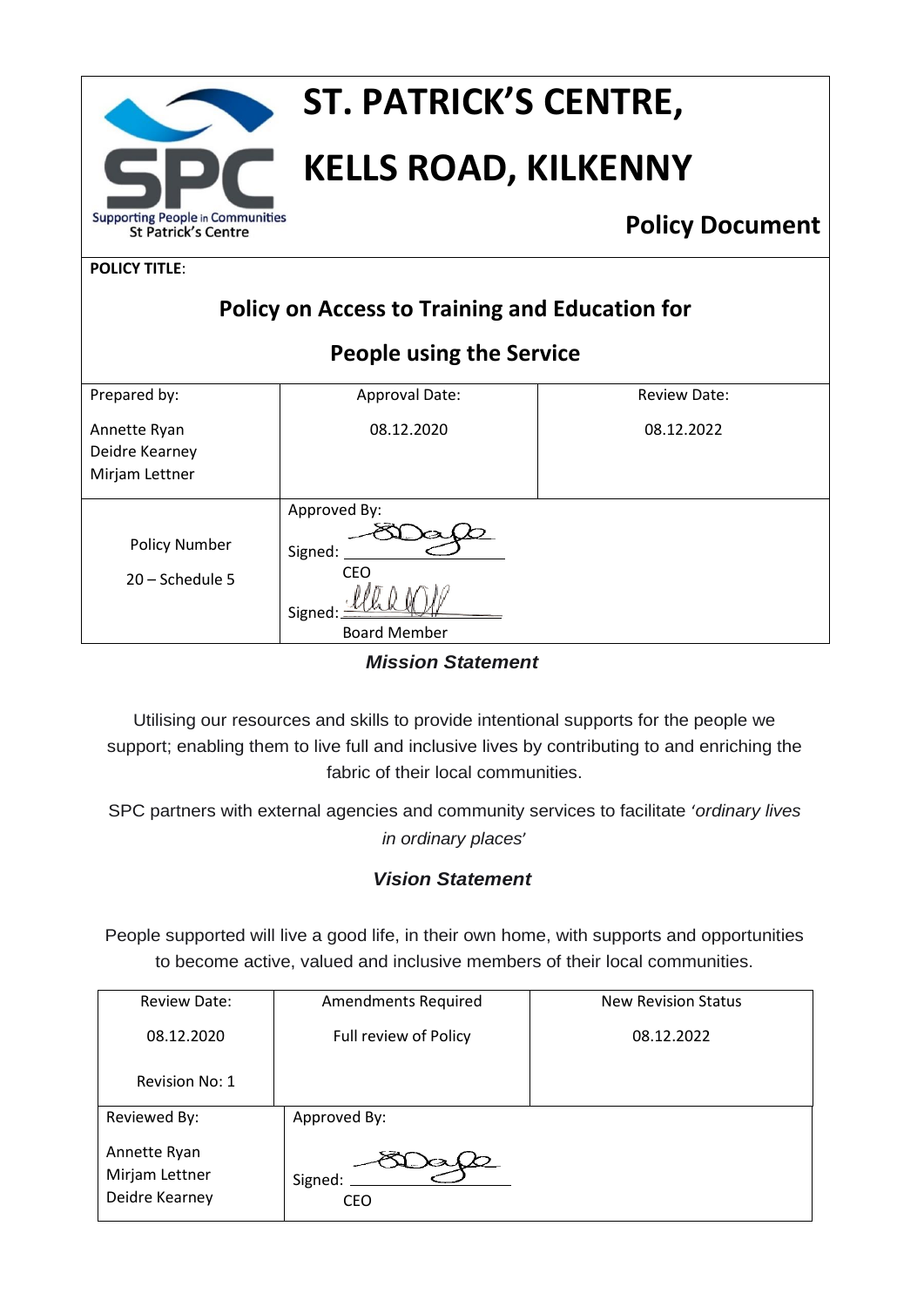# **Contents**

| 2.  |  |
|-----|--|
|     |  |
| 4.  |  |
| 5.  |  |
| 6.  |  |
| 7.  |  |
| 8.  |  |
| 9.  |  |
| 10. |  |
|     |  |
|     |  |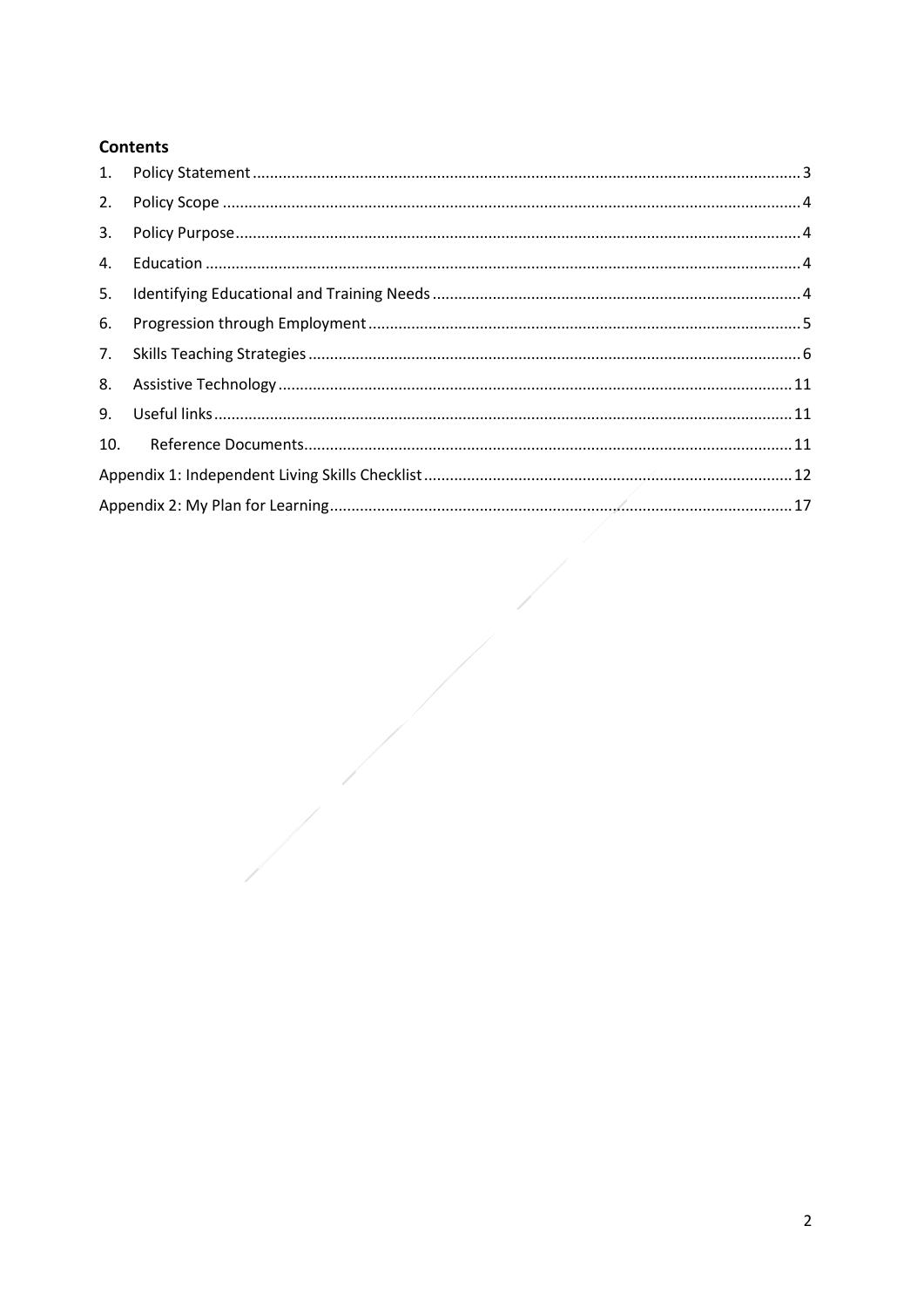# <span id="page-2-0"></span>**1. Policy Statement**

- 1.1. St. Patrick's Centre (Kilkenny) is adhering to the Health Act 2007, Regulation 2013 to ensure people's opportunities for new experiences, social participation, education, training and employment are facilitated and supported. The Continuity of education, training and employment is maintained for people supported in transition as per Regulation 13 – General Welfare and development.
- 1.2. St. Patrick's Centre (Kilkenny) is committed to ensuring that all educational, training and employment opportunities are available to each person that promotes their strengths, abilities and individual preferences in accordance with the National Standards for Adults with Disabilities, HIQA, 2013):
	- *"Education and training needs of people supported in SPC are addressed*
	- *The Provider and staff team to link up with education authorities and local education providers in order to ensure that the particular needs of each person are assessed and addressed.*
	- *Continuity of education, training and employment is prioritised by the service, in line with the person's wishes.*
	- *Assessments include appropriate training/employment attainment targets, and the supports necessary for achieving them are put in place.*
	- *Each person is facilitated with additional support and appropriate assistance when managing transitions such as entering a higher level of education or commencing a training programme or employment.*
	- *Assistance in obtaining recognised training qualifications leading to greater employment opportunities is provided.*
	- *Accessing and maintaining employment is facilitated, where appropriate".*
- 1.3. St. Patrick's Centre (Kilkenny) acknowledges that the supported person may have limited communication skills and may therefore not have control of the multiple means by which other people communicate such as speech, body language, facial expressions and print. It should be therefore remembered that the person's' difficulties in expressing themselves does not diminish their communicative intent. Opportunities to enable the supported person to communicate should underpin learning and teaching. It is recognised that each person is different – what works for one may not work for another.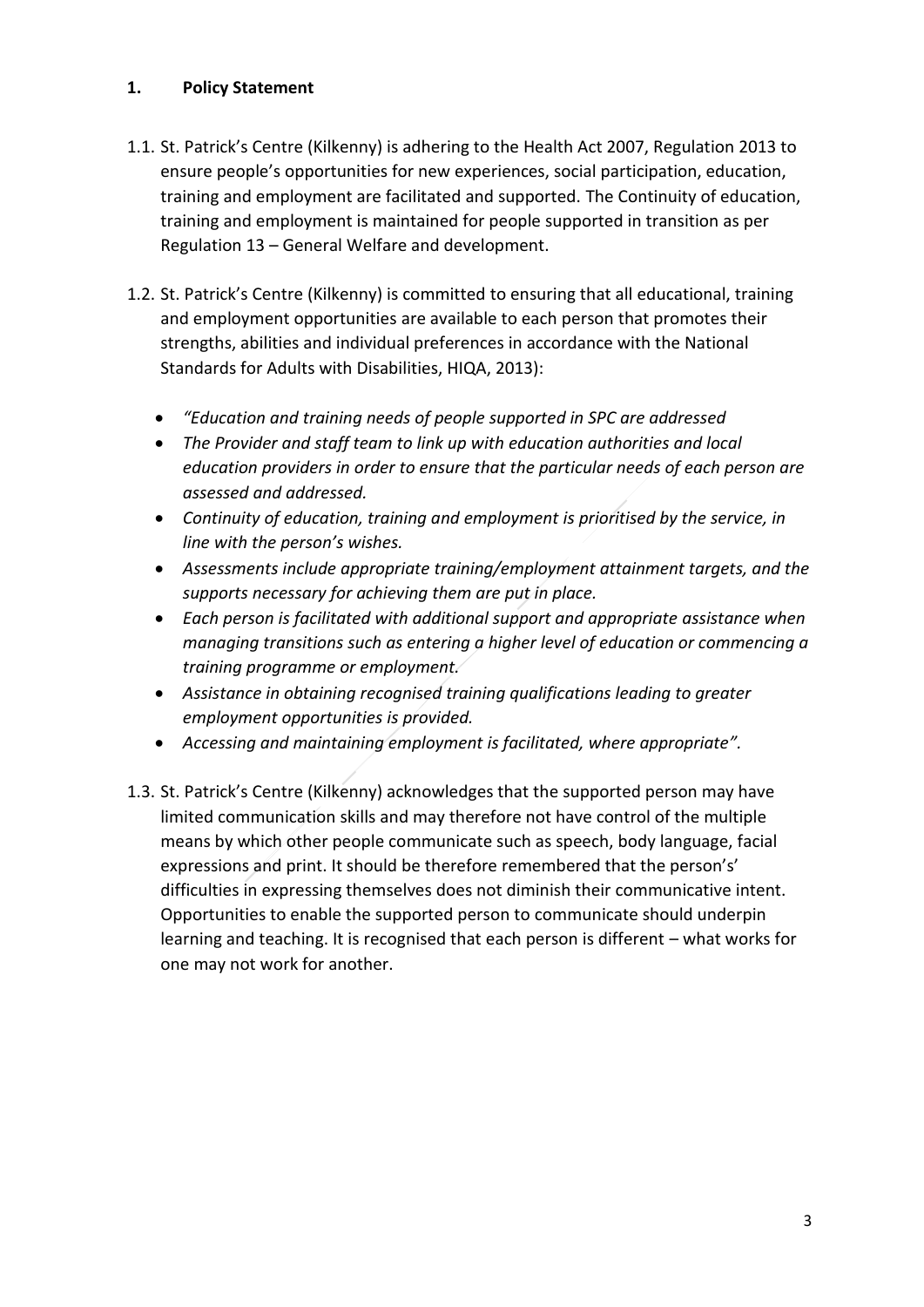#### <span id="page-3-0"></span>**2. Policy Scope**

This policy applies to all employees of St. Patricks Centre (Kilkenny) (SPC).

### <span id="page-3-1"></span>**3. Policy Purpose**

The purpose of this policy is to ensure that every person supported by SPC is provided with educational, training and employment opportunities that promote their strengths, abilities and individual preferences.

### <span id="page-3-2"></span>**4. Education**

- 4.1. Education is life-long. At different ages and stages of life, individuals will want to access particular learning and knowledge that is appropriate to them at that life stage.
- 4.2. Education may take place under the guidance of others or be self-directed.
- 4.3. Education can take place in formal and informal settings.
- 4.4. In formal education a curriculum is set and its contents are delivered in educational settings such as schools or colleges.
- 4.5. Informal education can take place in the community, at work, at home or in various settings. Self-directed education can take place at any age and in any environment.

### <span id="page-3-3"></span>**5. Identifying Educational and Training Needs**

- 5.1. In supporting people with intellectual disabilities and or Autism, SPC believes that formal and informal education should be available to all individuals.
- 5.2. Education and training opportunities are essential to enhance a person's life and provide them with the necessary skills and knowledge to actively participate in community life.
- 5.3. People learn and process information in different ways, therefore supports need to be tailored to the person so that they can access all forms of educational opportunities.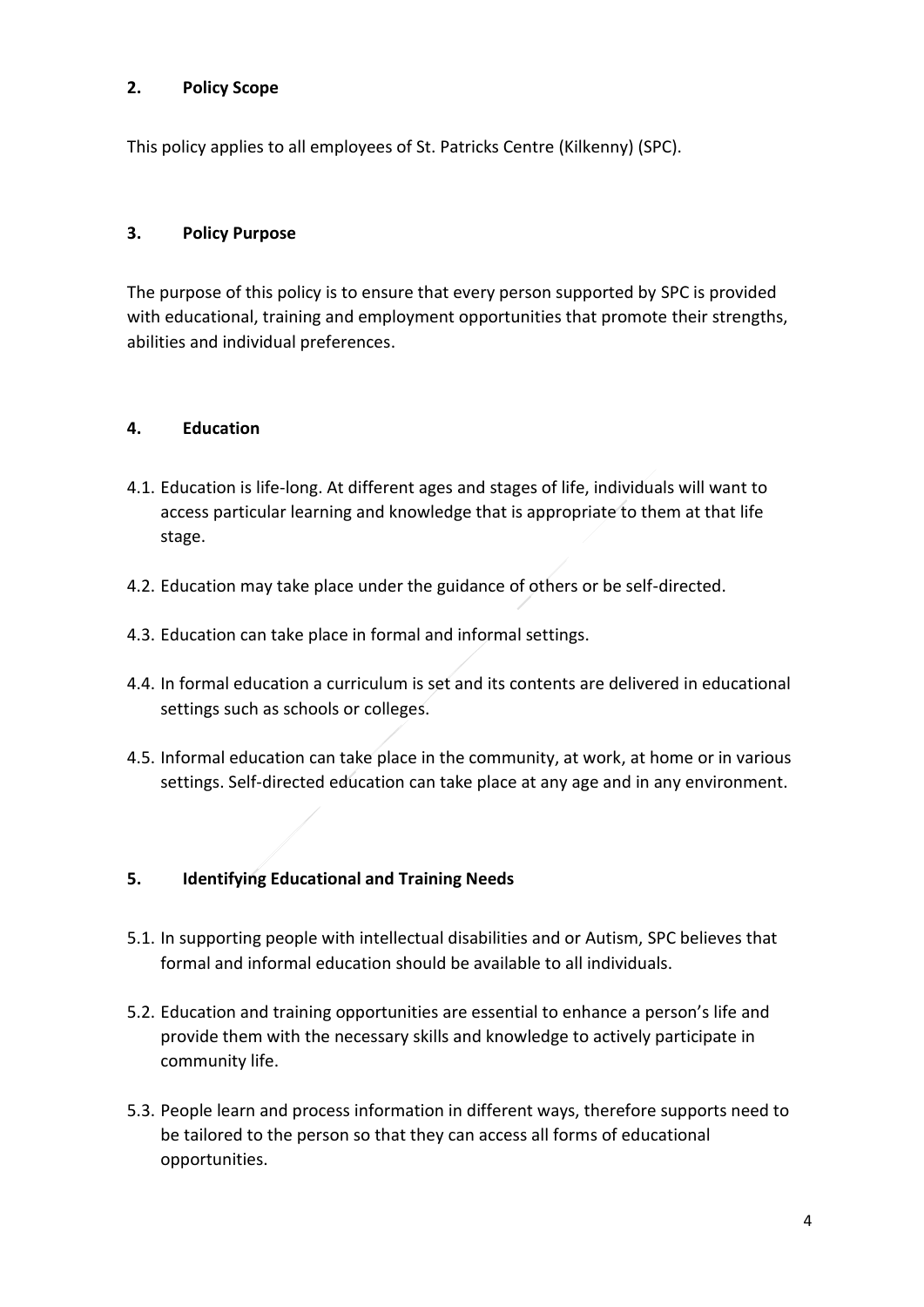- 5.4. Development opportunities are supported through personal development planning. Our role is to support people to have opportunities to experience education and training so that they can make informed vocational choices in line with their interests.
- 5.5. Each person is supported to explore their training and developmental needs through their Personal Planning Process. Progression is captured within the person's documentation and reviewed on a monthly and annual basis as per Personal Planning Framework.
- 5.6. Where individuals choose not to or have difficulties in participating in mainstream education settings, SPC works to explore training designed to meet individual's goals. All training will be reviewed with the individual to ensure learning is taking place and plan for progression.
- 5.7. The level of support for individuals to access education and training varies depending on the person and may involve supports from staff, family members, teachers, volunteers or friends.
- 5.8. Key requirements when supporting the people who use SPC's services is to include skills to implement individualised teaching, as well as creating individually adapted learning materials.

# <span id="page-4-0"></span>**6. Progression through Employment**

- 6.1. Education and training opportunities may lead to individuals wanting to sample an area of work within their communities. SPC responds to this by providing supports to individuals to pursue jobs and careers.
- 6.2. Relevant support, training and advice are available from staff to the individual, the employer and co-workers as is necessary. The level of support will change as the individual adapts to the new employment.
- 6.3. SPC believes that it is our role to engage with the community in various ways including:
	- Committees
	- Parish Councils
	- Chambers of Commerce
	- Active Retirement Groups
	- Family Resource Centres
	- Community Development Councils
	- Advocacy Groups.
	- Family Resource Centres
	- Charity Shops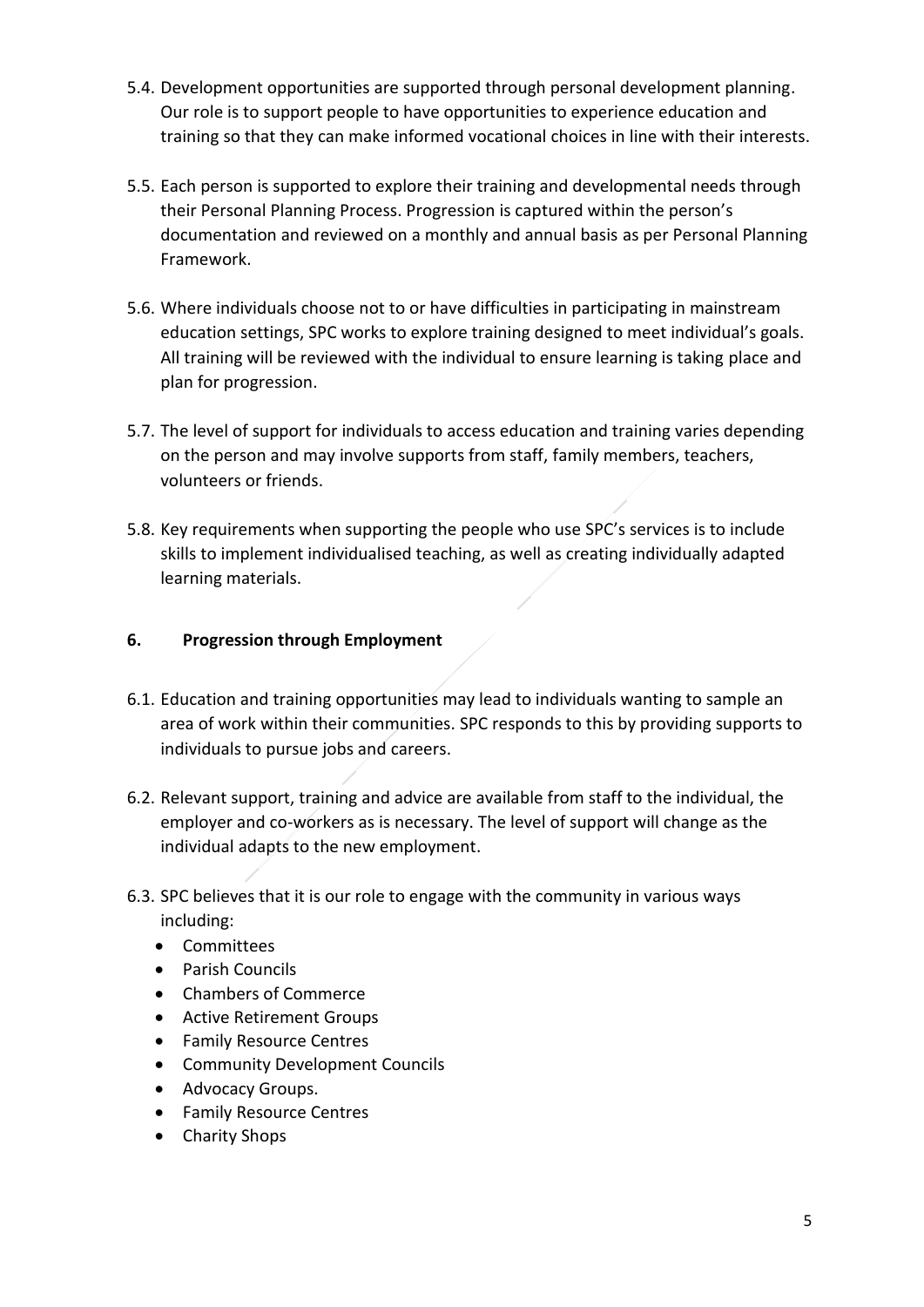### **Community and Civic Volunteering Opportunities:**

- Community Groups Tidy Towns committee, Neighbourhood Watch group, annual community celebrations, etc.
- Fundraising events
- Special Olympics
- Musical Societies
- Agricultural Shows
- 6.4. Community connections enable individuals to explore, identify, take up and maintain a volunteering role in society. A volunteering role gives individuals opportunities for social and personal development.
- 6.5. SPC as an organisation, recognises that education and training promote self-esteem and self-worth for individuals.
- 6.6. SPC believes the learning of new skills with an emphasis on Social Inclusion and Self Advocacy improves the quality of life for everyone.
- 6.7. SPC as an organisation, recognises that the people who use the service have multiple complexities of needs but we strongly believe that these complexities should not be a barrier to education, skill acquisition and development.

# <span id="page-5-0"></span>**7. Skills Teaching Strategies**

- 7.1. Be mindful of identifying the skills each person supported has and identify all necessary supports to maintain and sustaining skills with the person supported to keep and develop their independence.
- 7.2. There are many skills that are more functional in nature but are absolutely essential for the future independence of the person.

These additional skill areas include:

- communication skills
- social skills
- money concepts
- time concepts
- independent living skills
- self-care and hygiene
- community access, leisure activities, and vocational training.
- 7.3. People with intellectual disabilities learn these skills most effectively in the settings or activities in which they will be asked to apply these skills. Once the skills are mastered, then additional environments can be added to work towards generalization.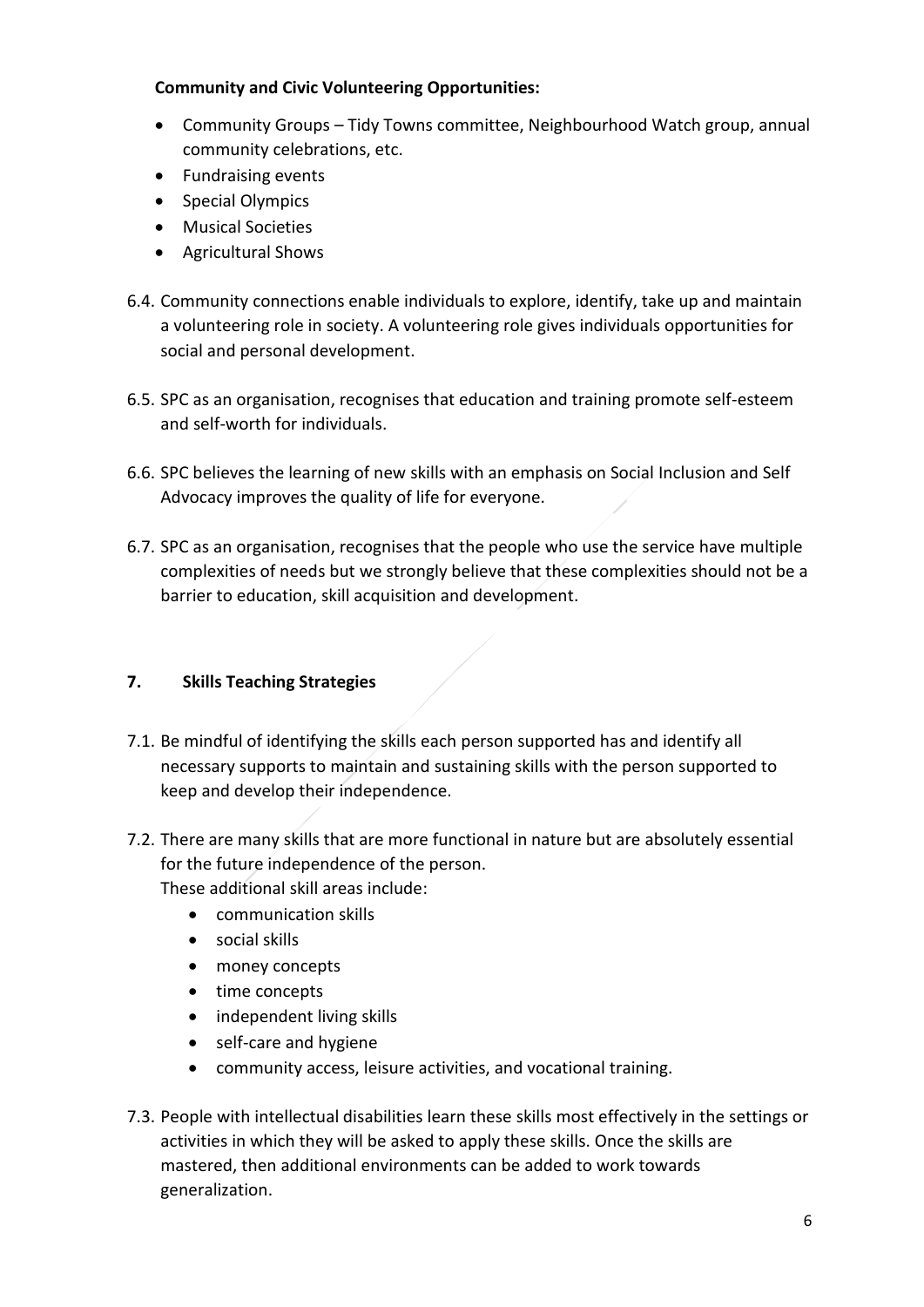- 7.4. SPC's **Independent Living Skills Checklist Template** (Appendix 1) can be used to assess the daily living skills with a person supported. Based on outcomes of this assessment a **My Plan for Learning** (Appendix 2) can be developed document steps and learning for each person supported.
- 7.5. Breaking down larger tasks into their specific component parts can be an effective technique for teaching any number of skills with the people we support in SPC. The method of using a **Task Analysis** is explained Step by Step in Section 8.
- 7.6. Useful strategies for teaching people with intellectual disabilities include, but are not limited to, the following techniques:
	- Teach one concept or activity component at a time
	- Teach one step at a time to help support memorization and sequencing
	- Teach people in small groups, or one-on-one, if possible
	- Always provide multiple opportunities to practice skills in a number of different settings
	- Behavioural skills teaching approach instruct, model, rehearsal, feedback
	- Use physical and verbal prompting to guide correct responses, and provide specific verbal praise to reinforce these responses

### **8. Task Analysis Step by Step Guide**

For some people even simple tasks/skills can present complex challenges. Having an understanding of all the steps involved in a particular task can assist in identifying any steps that may need extra instruction and will help teach the specific task/skill to the person supported.

Task Analysis is the process of breaking a skill down into smaller, more manageable components. Once a task analysis is complete, it can be used to teach a person a skill that is too challenging to teach all at once.

*Important to remember: when you develop a Task Analysis remember the skill level of the person, the age, communication and processing abilities, and prior experiences in performing the task!*

When developing a task analysis, break down the skill or task you want to teach the person into very specific steps to identify manageable steps for the person supported. To teach the individual steps of a skill/task to the person supported the procedure of *Chaining* is being used.

You can choose between 2 types of chaining teaching procedures when planning and completing a Task Analysis with the person supported: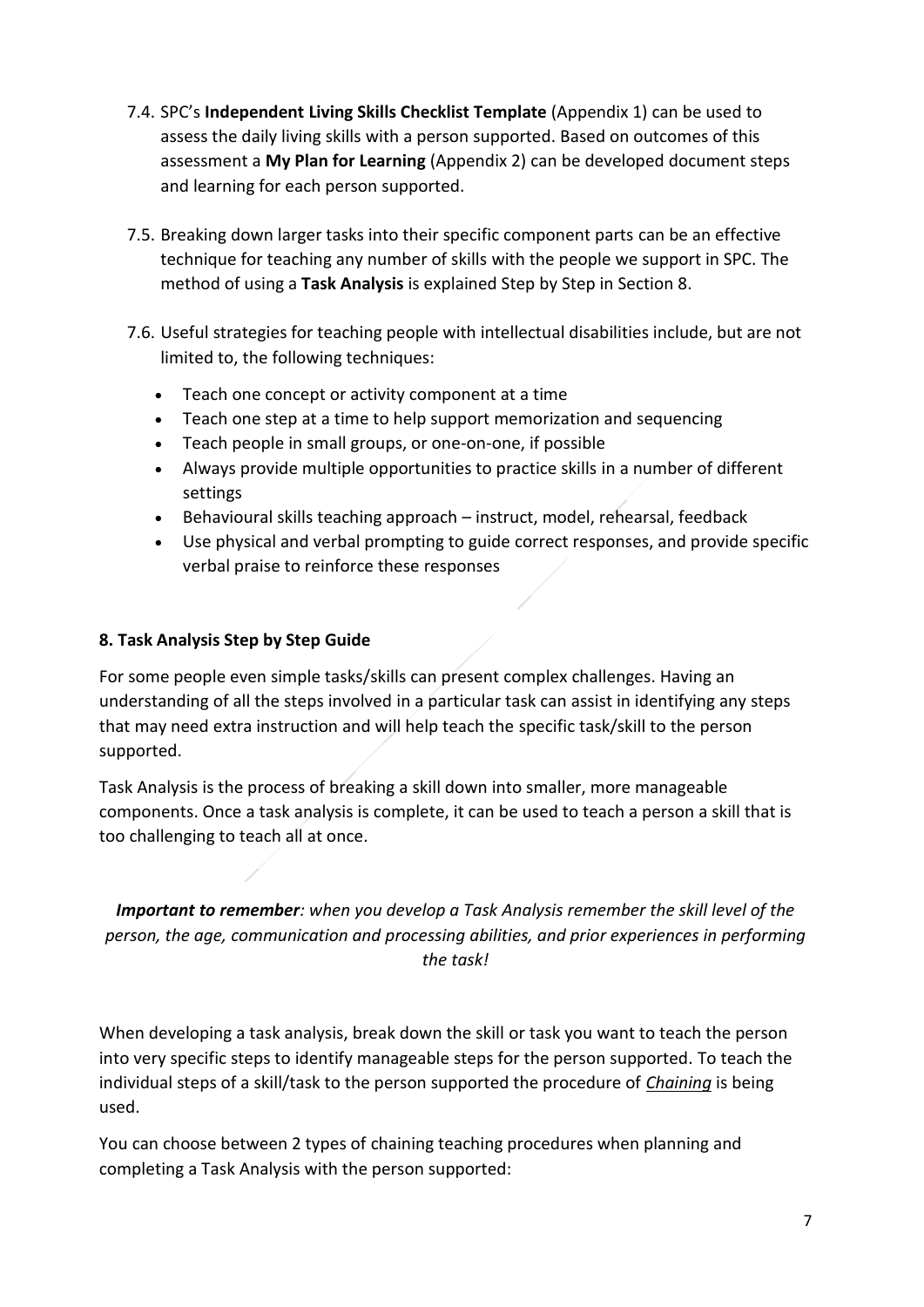### • **Forward Chaining**

Using this type of teaching procedure, the first step of the skill is taught first, and then the second step, the third step and continues until the entire sequence is able to be performed independently by the person supported achieving the goal of the skill.

#### Example for forward chaining – Teaching a person to use a spoon independently:

Ensure you have suitable equipment (spoon, plate, right height of table, etc.) prepared for the person before teaching the steps of skill. Use hand under hand to support each step when teaching the skill.

- 1. Pick up the spoon with right/left hand
- 2. Hold the spoon with right/left hand
- 3. Turn the spoon with right/left hand
- 4. Move spoon towards plate
- 5. Move the spoon to load food on to the spoon
- 6. Move spoon towards person's mouth
- 7. Move spoon into person's mouth
- 8. Move spoon back to the plate

### • **Backward Chaining**

In this teaching procedure you teach the person supported the last step of the skill/task first. This will support the person in understanding the final goal and success of completing a task, before you start teaching the individual steps. Backward chaining can be a teaching procedure use for persons who could find it difficult to follow a step-by-step teaching without feeling the success of the final skill.

As a support staff you would be completing the steps towards the last final step of a skill/task yourself and support the person to complete the last step. In the next series of teaching, you would proceed in completing the steps toward the 2 last final steps and encourage the person supported to complete the last 2 steps and so on. You are moving backwards through the sequence of steps with the person supported performing the last steps independently.

Example for backward chaining – Teaching a person to prepare a peanut butter sandwich independently:

Remember the last step in the chain of steps is taught first! Once learned, the second to last step is taught next, followed by the last step.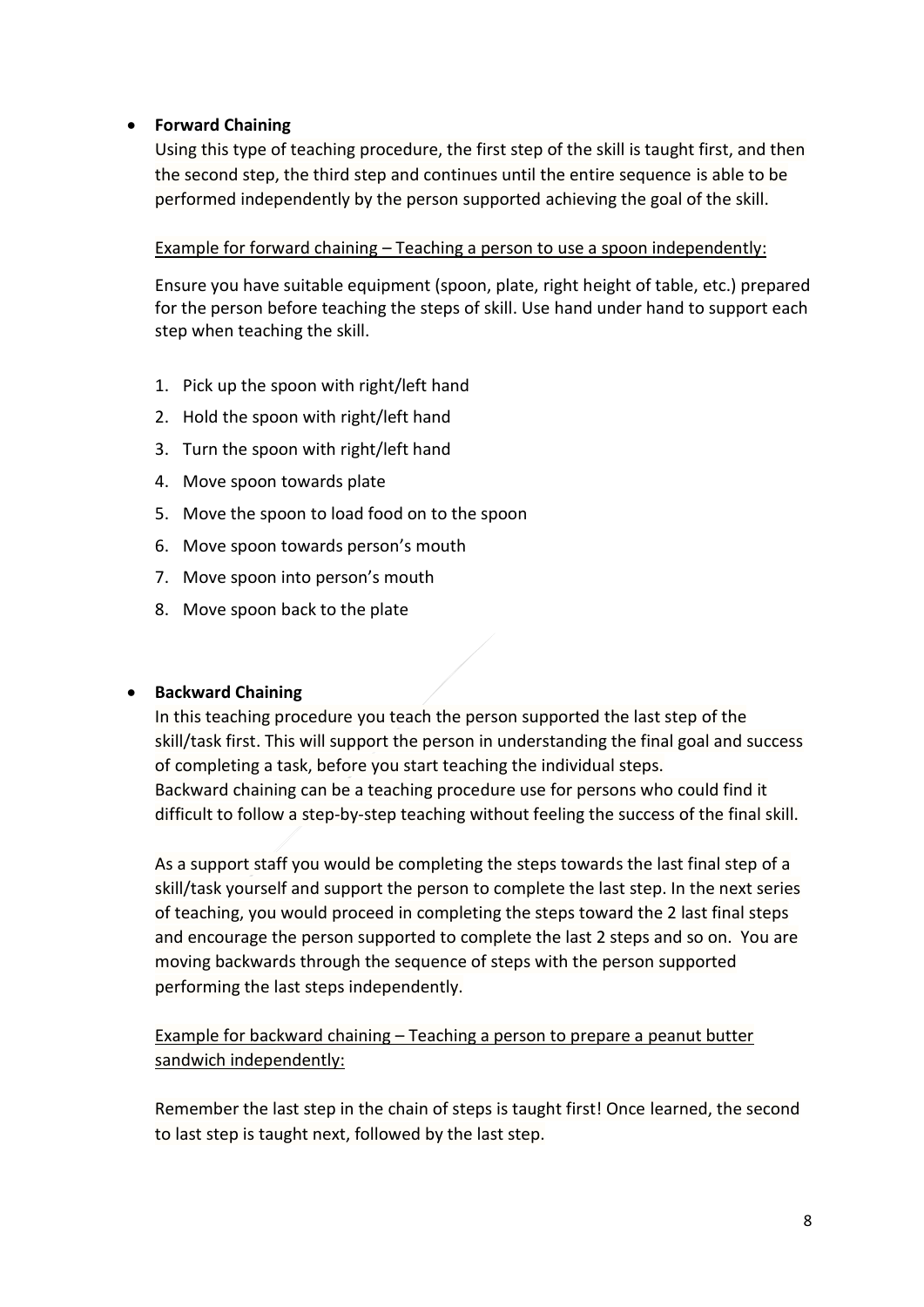- 1. Place the second slice of bread on top of the first slice with peanut butter
	- Once step 1. has been learned by the person supported, proceed with teaching the second last step and let person supported complete second last and last step.
- 2. Spread peanut butter on the slice of bread
	- Once step 2. and 1. have been learned by the person supported, proceed with teaching the second last step and let person supported complete second last and last step.
- 3. Take out slice of bread from the bread box
	- Once step 3., 2. and 1. have been learned by the person supported, proceed with teaching the next last step and let person supported complete second last and last step.
- 4. Etc.

The potential advantage of backward chaining is that the person supported always knows what the next step is whenever a new step is learned, as they are aware of the end goal of learning the skill.

Skills taught using a Task Analysis can include daily living skills such as brushing teeth, showering/bathing, making a meal, putting on clothes and performing a variety of household chores. Task Analysis is also a useful tool in desensitisation programs such as tolerating haircuts, having teeth cleaned, tolerating environments, etc.

The number of steps involved and the wording used will differ for each person supported. To determine the steps for the Task Analysis as well as the starting point requires collecting information for the baseline and/or examine the person's ability to complete the required steps. The Task Analysis may be revised to address any additional needs once implementation begins.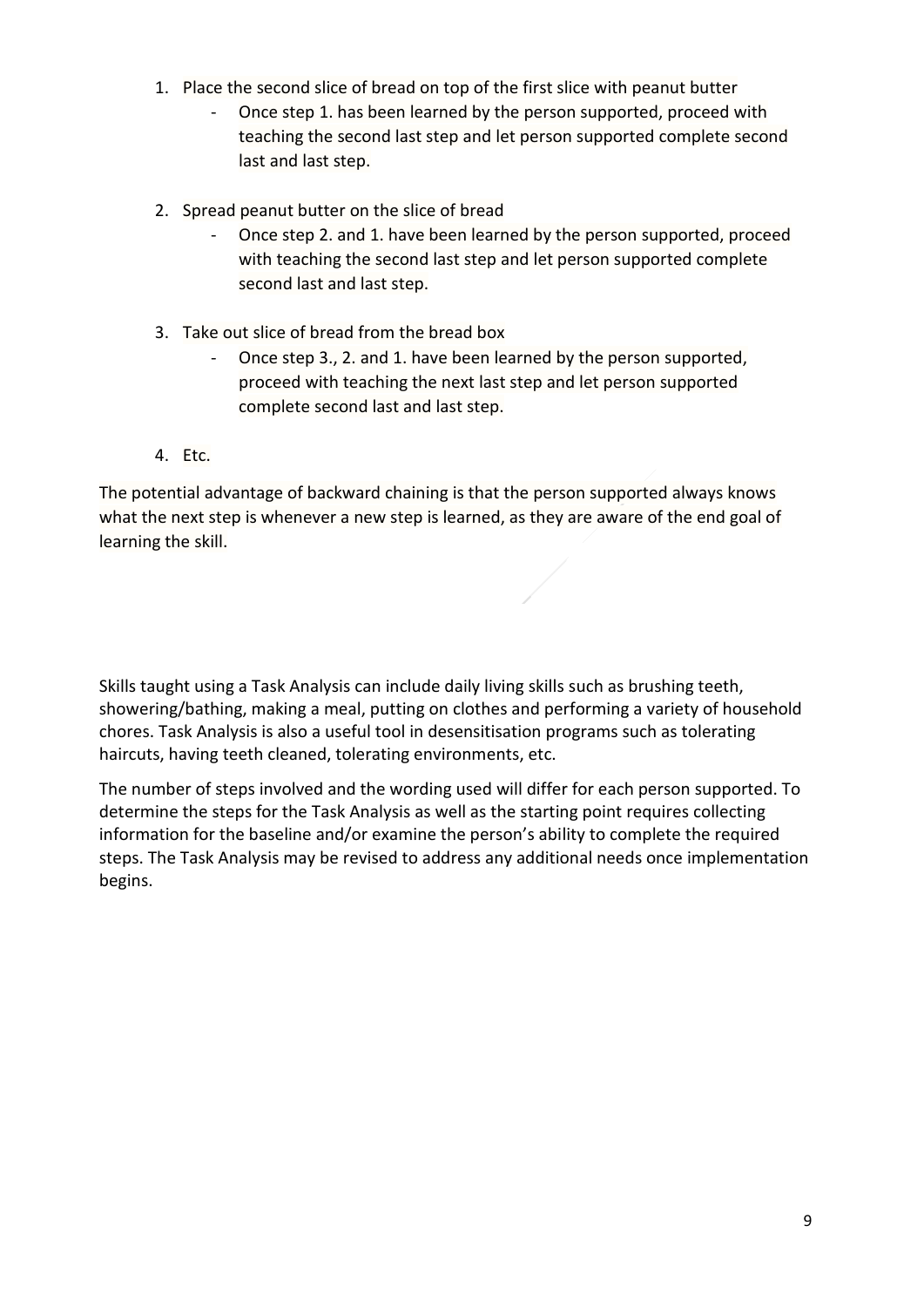# **Pathway to plan a Task Analysis**

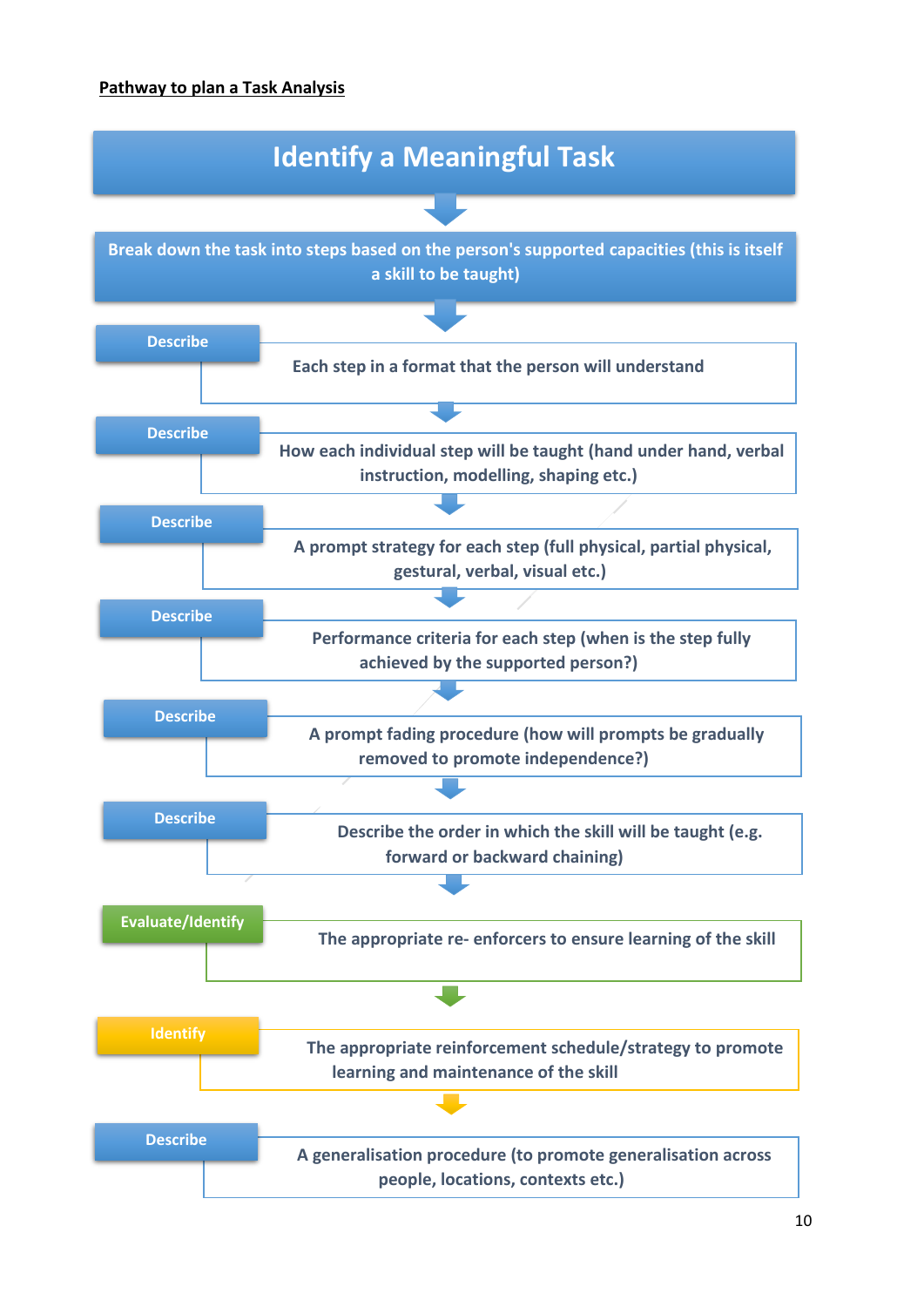# <span id="page-10-0"></span>**8. Assistive Technology**

- 8.1. The use of real materials or actual tools in natural environments is an essential component in the effective instruction of people with intellectual disabilities.
- 8.2. There are a number of existing software packages designed to support students with intellectual disabilities. People who use SPC services have an I-Pad that can support opportunities to learn and develop.
- 8.3. Occupational therapy services (HSE) can provide expert advice on appropriate assistive technologies for the people we support.

# <span id="page-10-1"></span>**9. Useful links**

- SPC Personal Planning Framework Policy (available on SPC Q drive)
- How to complete a 'task analysis': [http://complexneeds.org.uk/modules/Module-2.4-](http://complexneeds.org.uk/modules/Module-2.4-Assessment-monitoring-and-evaluation/All/m08p050b.html) [Assessment-monitoring-and-evaluation/All/m08p050b.html](http://complexneeds.org.uk/modules/Module-2.4-Assessment-monitoring-and-evaluation/All/m08p050b.html)

# <span id="page-10-2"></span>**10. Reference Documents**

- National Standards for Adults with Disabilities, HIQA, 2013
- Health Act 2007, Regulation 2013
- Assessment Framework for Designated Centres for Persons with Disabilities, 2015
- National Disability Authority [www.nda.ie](http://www.nda.ie/)
- Task Analysis by Autism Focused Intervention Resources & Modules, 2015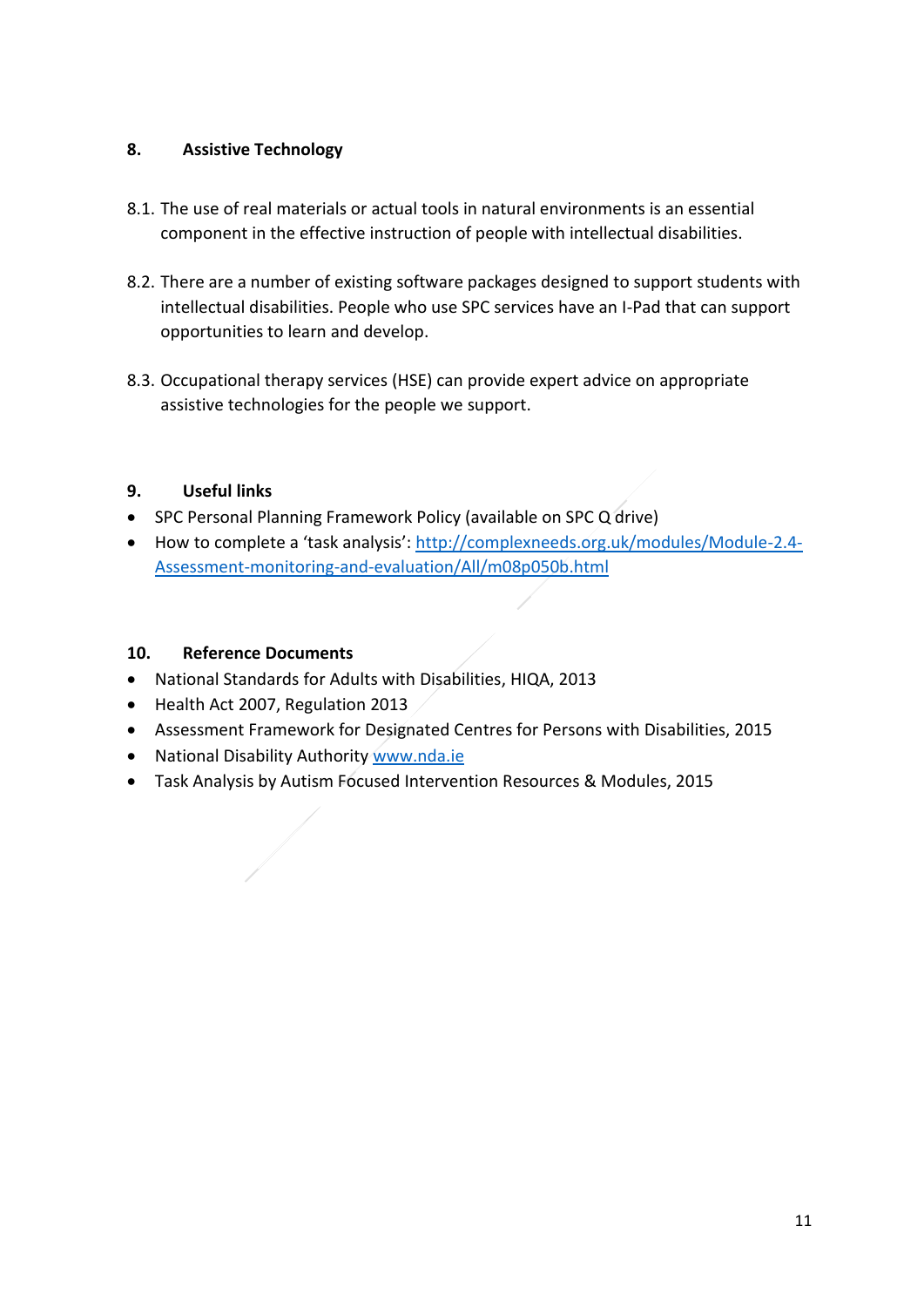# <span id="page-11-0"></span>Independent Living Skills Checklist



| Name:               |  |
|---------------------|--|
| <b>D.O.B:</b>       |  |
| House:              |  |
| Date of completion: |  |
| Completed by:       |  |
|                     |  |

| <b>Essential Social Skills</b>            | Requires support V | Independent V |
|-------------------------------------------|--------------------|---------------|
| Waiting turn                              |                    |               |
| Accepting no for an answer                |                    |               |
| Interrupting appropriately                |                    |               |
| Joining a group/conversation              |                    |               |
| Can appropriately plan a leisure activity |                    |               |
| Can keep a schedule of events             |                    |               |
| Comment:                                  |                    |               |
|                                           |                    |               |
|                                           |                    |               |

| 2. Household Upkeep                                  | Requires support V | Independent V |
|------------------------------------------------------|--------------------|---------------|
| Makes bed daily                                      |                    |               |
| Changes bed linen regularly                          |                    |               |
| Checks that all lights and appliances are off before |                    |               |
| leaving                                              |                    |               |
| Will take trash out                                  |                    |               |
| Will replace bin bag                                 |                    |               |
| Recycles plastic, paper, and waste into appropriate  |                    |               |
| containers                                           |                    |               |
| Adheres to established cleaning schedule             |                    |               |
| Sweeps and mops floors                               |                    |               |
| Cleans shower to prevent scum                        |                    |               |
| Use disinfectant/wipes to clean down surfaces        |                    |               |
| Can change batteries                                 |                    |               |
| Can change a light bulb                              |                    |               |
| Comment:                                             |                    |               |
|                                                      |                    |               |
|                                                      |                    |               |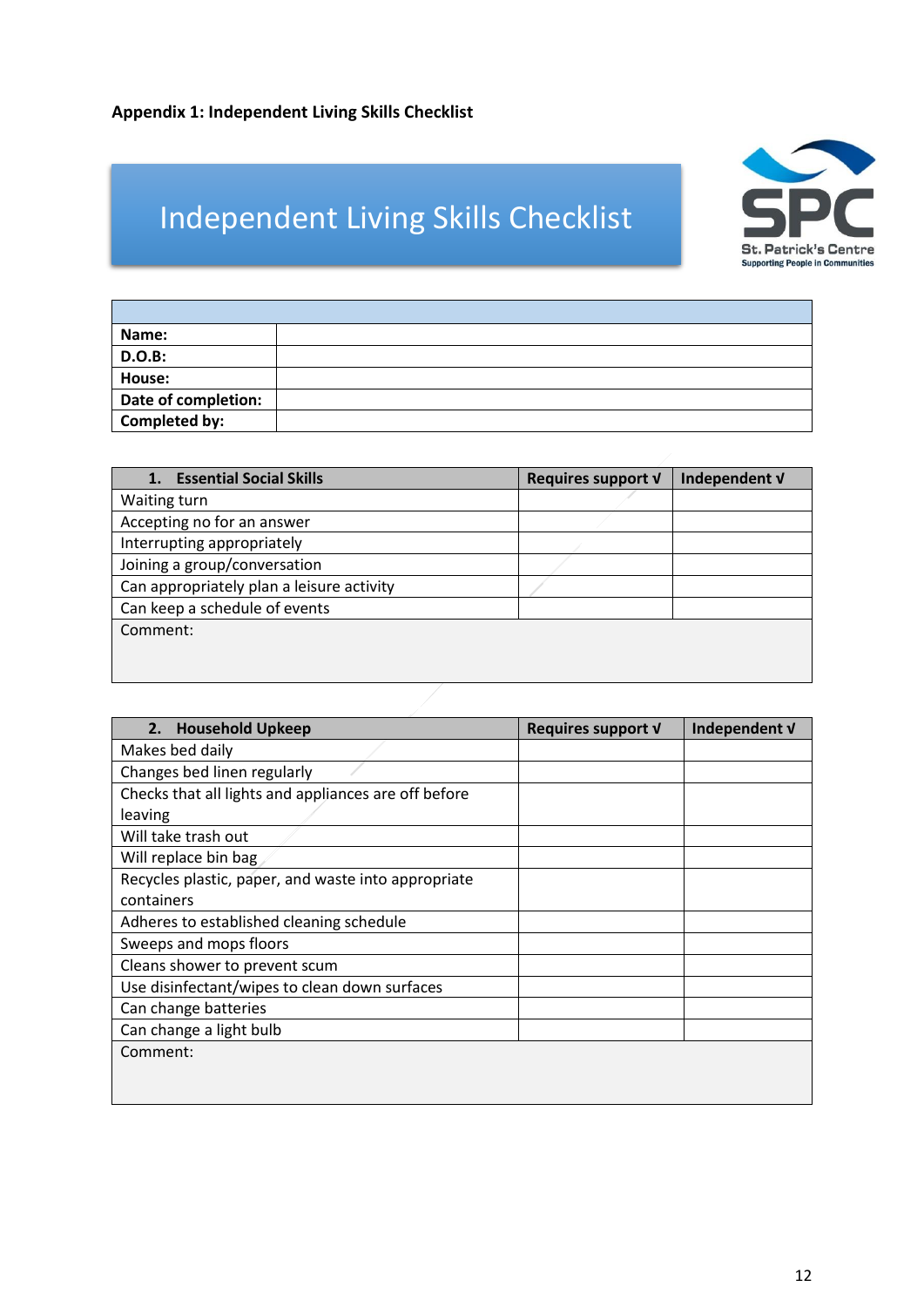| Laundry<br>3.                                         | Requires support V | Independent V |
|-------------------------------------------------------|--------------------|---------------|
| Can use washing machine                               |                    |               |
| Can use dryer                                         |                    |               |
| Washes clothes weekly                                 |                    |               |
| Select proper water temperature for different fabrics |                    |               |
| Folds clothes and stores them properly                |                    |               |
| Iron clothes as needed using appropriate setting      |                    |               |
| Stores clothes in appropriate areas                   |                    |               |
| Comment:                                              |                    |               |
|                                                       |                    |               |
|                                                       |                    |               |

| Self-Advocacy<br>4.                                       | Requires support V | Independent V |
|-----------------------------------------------------------|--------------------|---------------|
| Understands basic concepts of self-advocacy               |                    |               |
| Can leave appropriate voicemail messages                  |                    |               |
| Can write/dictate and send emails                         |                    |               |
| Understands appropriate time for disclosure               |                    |               |
| Can articulate basic facts about learning difficulties or |                    |               |
| disability                                                |                    |               |
| Comment:                                                  |                    |               |
|                                                           |                    |               |
|                                                           |                    |               |

| 5. Dressing/Sleeping                                | Requires support V | Independent V |
|-----------------------------------------------------|--------------------|---------------|
| Goes to bed at appropriate time                     |                    |               |
| Can undress for bed                                 |                    |               |
| Wakes self in morning                               |                    |               |
| Sets and uses an alarm clock                        |                    |               |
| Monitors sleep environment and removes distractions |                    |               |
| Can choose appropriate clothes for day              |                    |               |
| Can put on clothes                                  |                    |               |
| Comment:                                            |                    |               |
|                                                     |                    |               |
|                                                     |                    |               |

| <b>Organisations</b><br>6.                            | Requires support V | Independent V |
|-------------------------------------------------------|--------------------|---------------|
| Uses daily/weekly calendar systems                    |                    |               |
| Uses phone alarm or other technology for reminder     |                    |               |
| systems                                               |                    |               |
| Designs and maintains a daily/weekly/monthly cleaning |                    |               |
| routine                                               |                    |               |
| Uses lists/charts to follow:                          |                    |               |
| Personal Hygiene                                      |                    |               |
| <b>Evening Routine</b>                                |                    |               |
| <b>Morning Routine</b>                                |                    |               |
| Housekeeping chores                                   |                    |               |
| Can use his/her own I-pad and/or mobile phone         |                    |               |
| Comment:                                              |                    |               |
|                                                       |                    |               |
|                                                       |                    |               |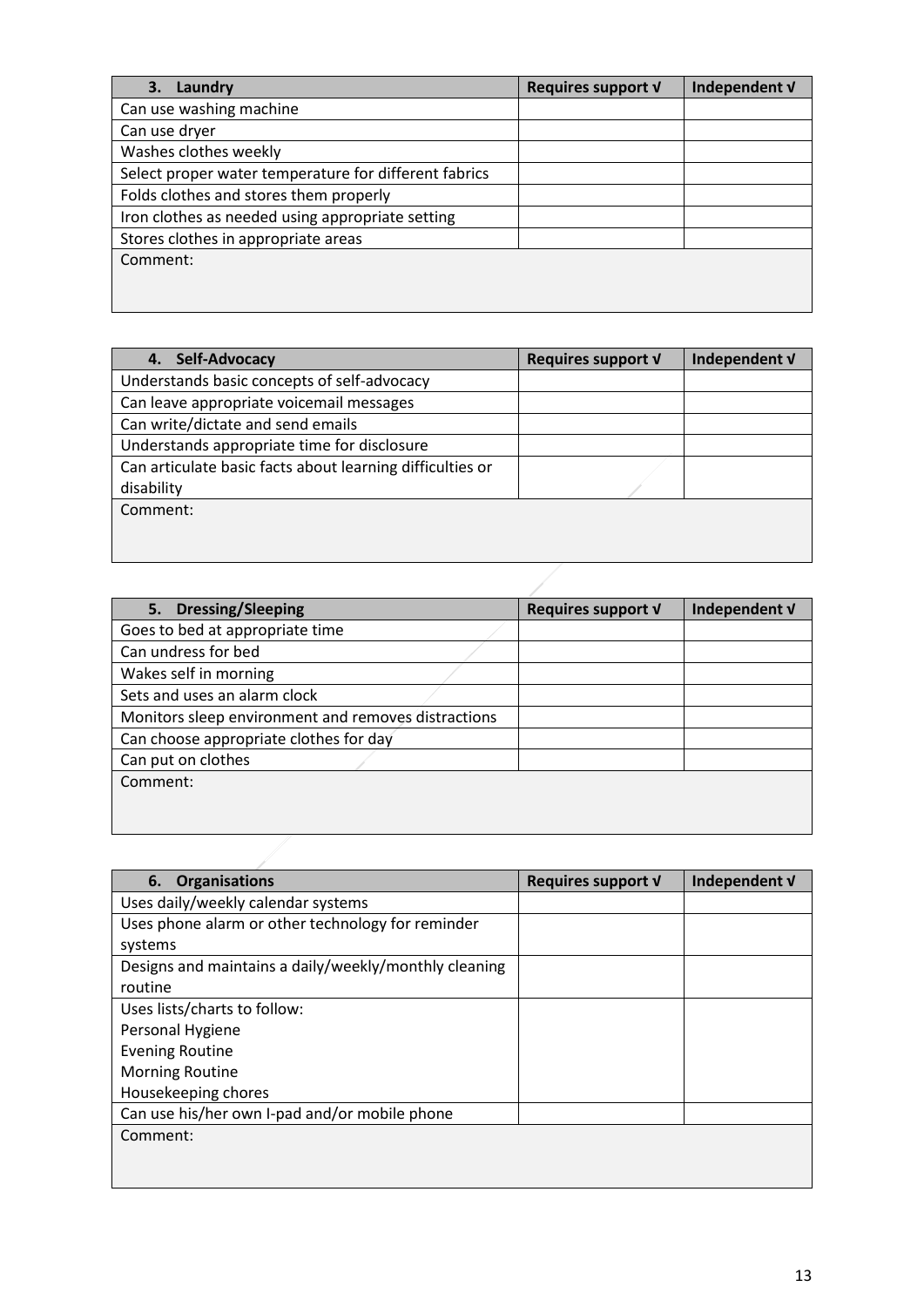| 7.<br><b>Safety</b>                               | Requires support V | Independent V |
|---------------------------------------------------|--------------------|---------------|
| Knows how to exit his/her home in the event of    |                    |               |
| emergency                                         |                    |               |
| Knows when and how to make calls for emergency    |                    |               |
| services                                          |                    |               |
| Uses an ATM in safe and well-lit areas            |                    |               |
| Ensures windows and doors are locked and secure   |                    |               |
| Does not allow strangers into house               |                    |               |
| Turns off cooker after use                        |                    |               |
| Has basic first aid skills                        |                    |               |
| Knows when to seek first aid                      |                    |               |
| Respond to fire alarm                             |                    |               |
| Knows how to contact emergency services           |                    |               |
| Does person complete safety checklists with staff |                    |               |
| member                                            |                    |               |
| Is person involved/supported in completed safety  |                    |               |
| checklists                                        |                    |               |
| Comment:                                          |                    |               |
|                                                   |                    |               |
|                                                   |                    |               |

| 8. Meal Planning                             | Requires support V | Independent V |
|----------------------------------------------|--------------------|---------------|
| Involved in food and meal planning           |                    |               |
| Maintains appropriate amount of food in home |                    |               |
| Discards old/expired foods                   |                    |               |
| Creates a shopping list                      |                    |               |
| Purchases seasonal fruits and vegetables     |                    |               |
| Can read ingredients on a label              |                    |               |
| Compares prices                              |                    |               |
| Follows proper table manners                 |                    |               |
| Comment:                                     |                    |               |
|                                              |                    |               |
|                                              |                    |               |

| 9. Food Preparation                                        | Requires support V | Independent V |
|------------------------------------------------------------|--------------------|---------------|
| Can prepare breakfast                                      |                    |               |
| Can prepare Dinner                                         |                    |               |
| Thaws frozen food in time for meal preparation             |                    |               |
| Can follow a recipe                                        |                    |               |
| Safely handles knives and other kitchen implements         |                    |               |
| Washes hands before meal preparation                       |                    |               |
| Is familiar with safe handling practices and risk of cross |                    |               |
| contamination                                              |                    |               |
| Can preheat oven                                           |                    |               |
| Knowledgeable on appropriate oven temperature              |                    |               |
| Comment:                                                   |                    |               |
|                                                            |                    |               |

in the contract of the contract of the contract of the contract of the contract of the contract of the contract of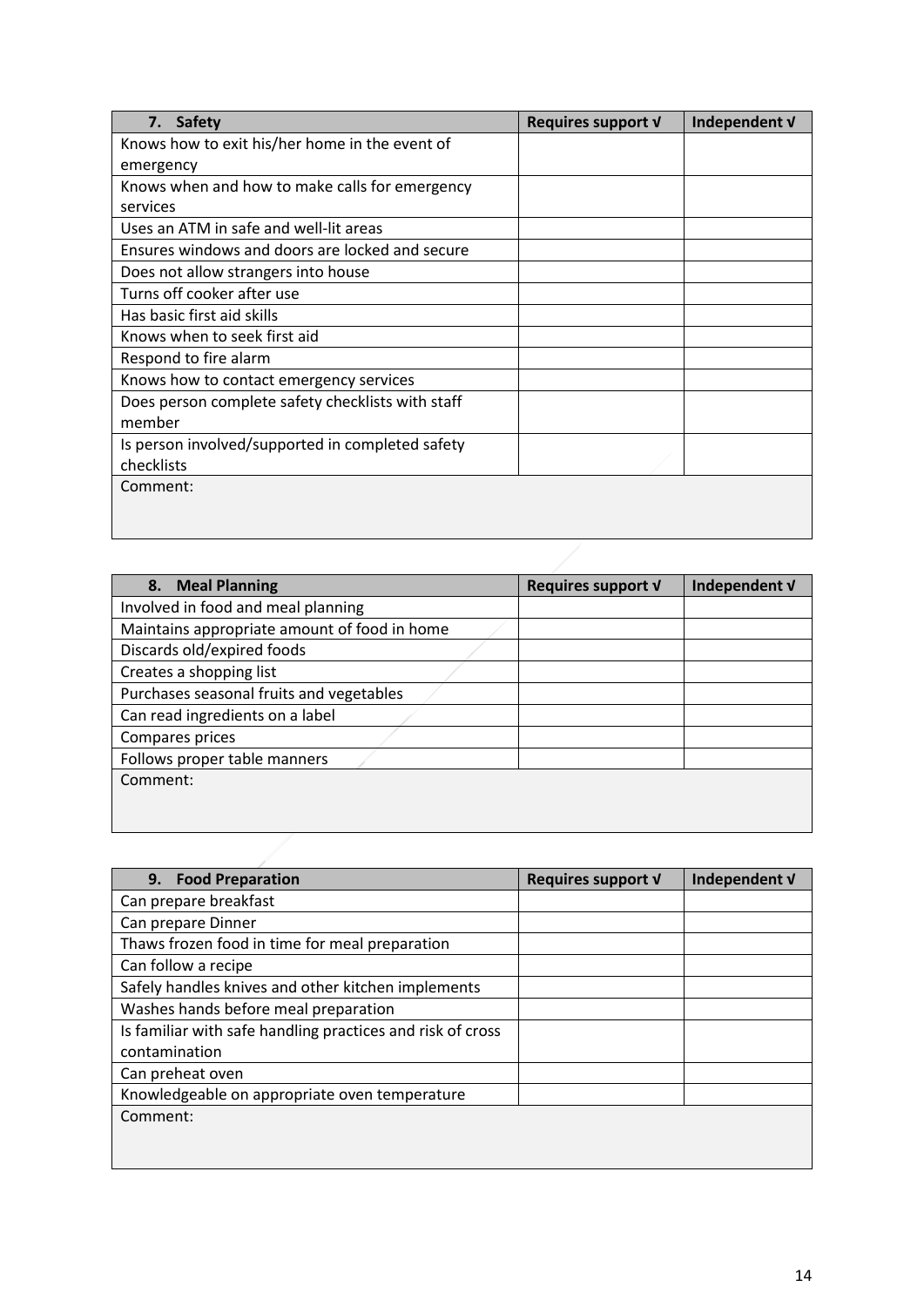| 10. Kitchen Clean-up                                   | Requires support V | Independent V |
|--------------------------------------------------------|--------------------|---------------|
| Cleans prep and dining area after eating               |                    |               |
| Scrapes. Rinses, and places dirty dishes in dishwasher |                    |               |
| after eating                                           |                    |               |
| Loads the dishwasher                                   |                    |               |
| Follow steps to run the dishwasher                     |                    |               |
| Stores clean dishes in correct area                    |                    |               |
| Stores food in covered, sealed containers              |                    |               |
| Comment:                                               |                    |               |
|                                                        |                    |               |
|                                                        |                    |               |

| 11. Mobility/Community                                   | Requires support V | Independent V |
|----------------------------------------------------------|--------------------|---------------|
| Knows public transport                                   |                    |               |
| Can look up timetable of public transport                |                    |               |
| Purchase ticket for transport                            |                    |               |
| Knows location of public transport stop                  |                    |               |
| Arrives 10 minutes prior to bus/train arrival            |                    |               |
| Can use online resources to get a taxi                   |                    |               |
| Can utilize public services such as post office and bank |                    |               |
| Knows how to access polling place and vote               |                    |               |
| Comment:                                                 |                    |               |
|                                                          |                    |               |
|                                                          |                    |               |

| 12. Financial                                         | Requires support V | Independent V |
|-------------------------------------------------------|--------------------|---------------|
| Supported to collect money from Danville              |                    |               |
| Can count/or is supported to count money              |                    |               |
| <b>Collects his/her Disability Allowance</b>          |                    |               |
| Can pay his/her rent at the post office               |                    |               |
| Pay bills online                                      |                    |               |
| Pay bills in person                                   |                    |               |
| Have a bank account                                   |                    |               |
| Lodges money into account                             |                    |               |
| Distinguishes between credit and debit                |                    |               |
| Use calculator to ensure accurate account information |                    |               |
| Comment:                                              |                    |               |
|                                                       |                    |               |
|                                                       |                    |               |

| <b>Summary of Actions</b>  |                |  |
|----------------------------|----------------|--|
| <b>Skills</b>              | <b>Actions</b> |  |
| 1. Essential Social Skills |                |  |
| 2. Household Upkeep        |                |  |
| Laundry<br>З.              |                |  |
| 4. Self-Advocacy           |                |  |
| Sleeping<br>5.             |                |  |
| 6. Organisations           |                |  |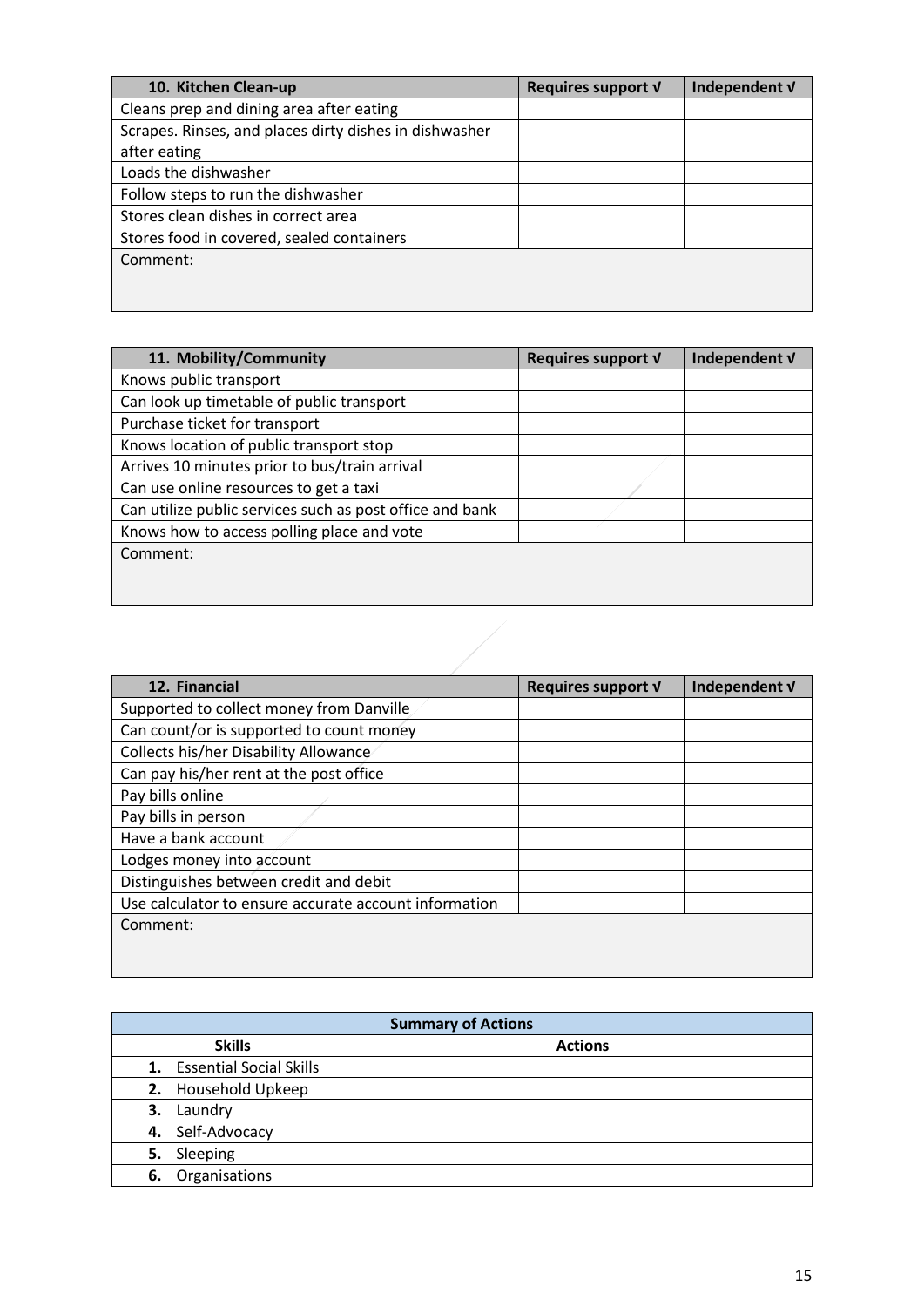| 7. Safety              |  |
|------------------------|--|
| 8. Meal Planning       |  |
| 9. Food Preparation    |  |
| 10. Kitchen Clean-up   |  |
| 11. Mobility/Community |  |
| 12. Finances           |  |

Signed: \_\_\_\_\_\_\_\_\_\_\_\_\_\_\_\_\_\_\_\_\_\_\_\_\_\_\_\_\_\_\_\_ Date: \_\_\_\_\_\_\_\_\_\_\_\_\_\_\_\_

Keyworker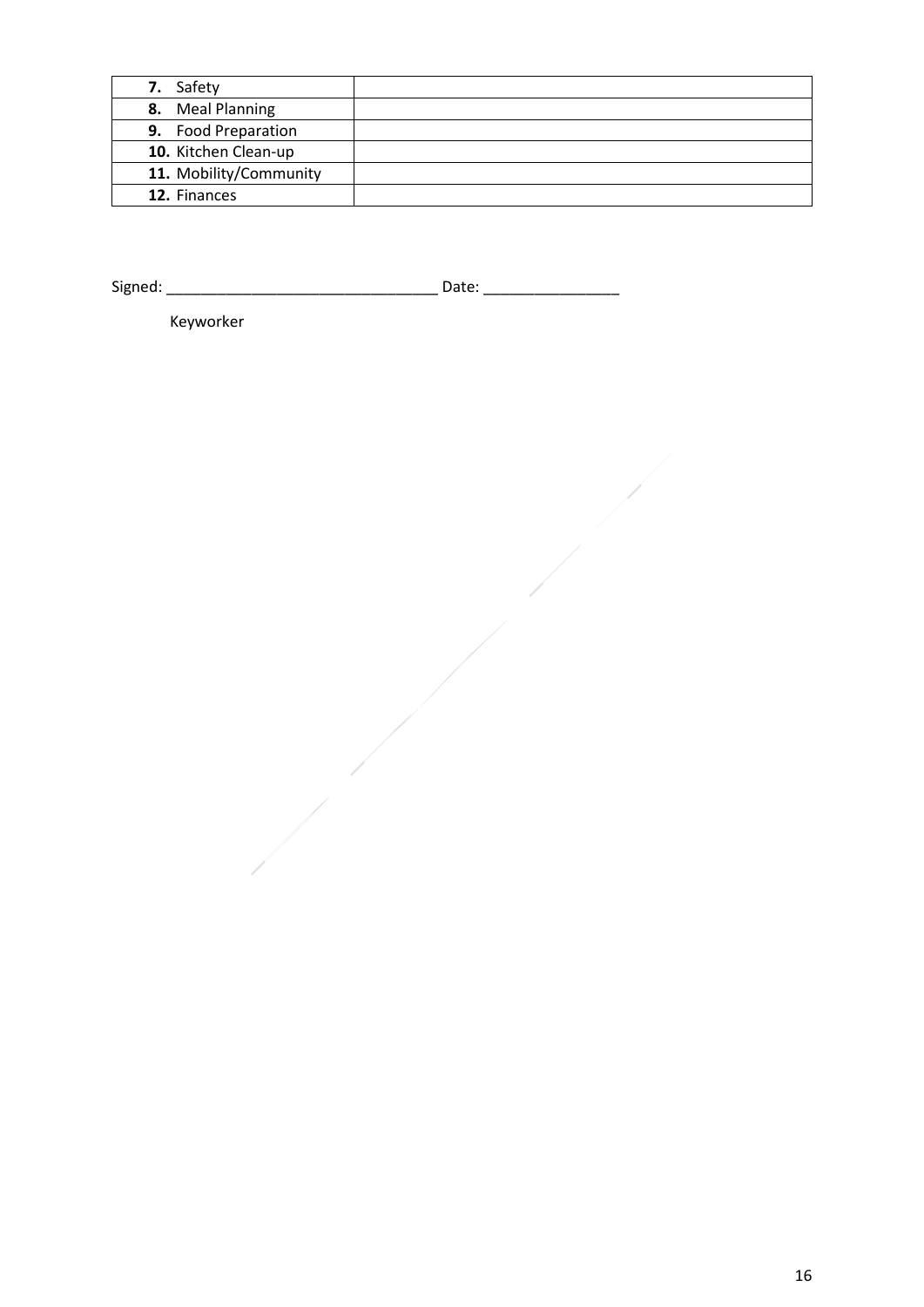<span id="page-16-0"></span>

|          | <b>My Plan for Learning</b> | <b>St. Patrick's Centre</b>             |
|----------|-----------------------------|-----------------------------------------|
| Name:    |                             | <b>Supporting People in Communities</b> |
| Address: |                             |                                         |
| Date:    |                             |                                         |

| <b>Skill</b> | <b>Reached On</b> | Steps to Learning/Training |
|--------------|-------------------|----------------------------|
|              |                   | ᅩ                          |
|              |                   |                            |
|              |                   | 3.                         |
|              |                   | -4.                        |
|              |                   | 5.                         |

| <b>Skill</b> | Reached On   Steps to Learning/Training |
|--------------|-----------------------------------------|
|              | ⊥.                                      |
|              |                                         |
|              | 3.                                      |
|              | 4.                                      |
|              | 5.                                      |

| <b>Skill</b> | <b>Reached On</b> | Steps to Learning/Training |
|--------------|-------------------|----------------------------|
|              |                   | ⊥.                         |
|              |                   | z.                         |
|              |                   | 3.                         |
|              |                   | 4.                         |
|              |                   | 5.                         |